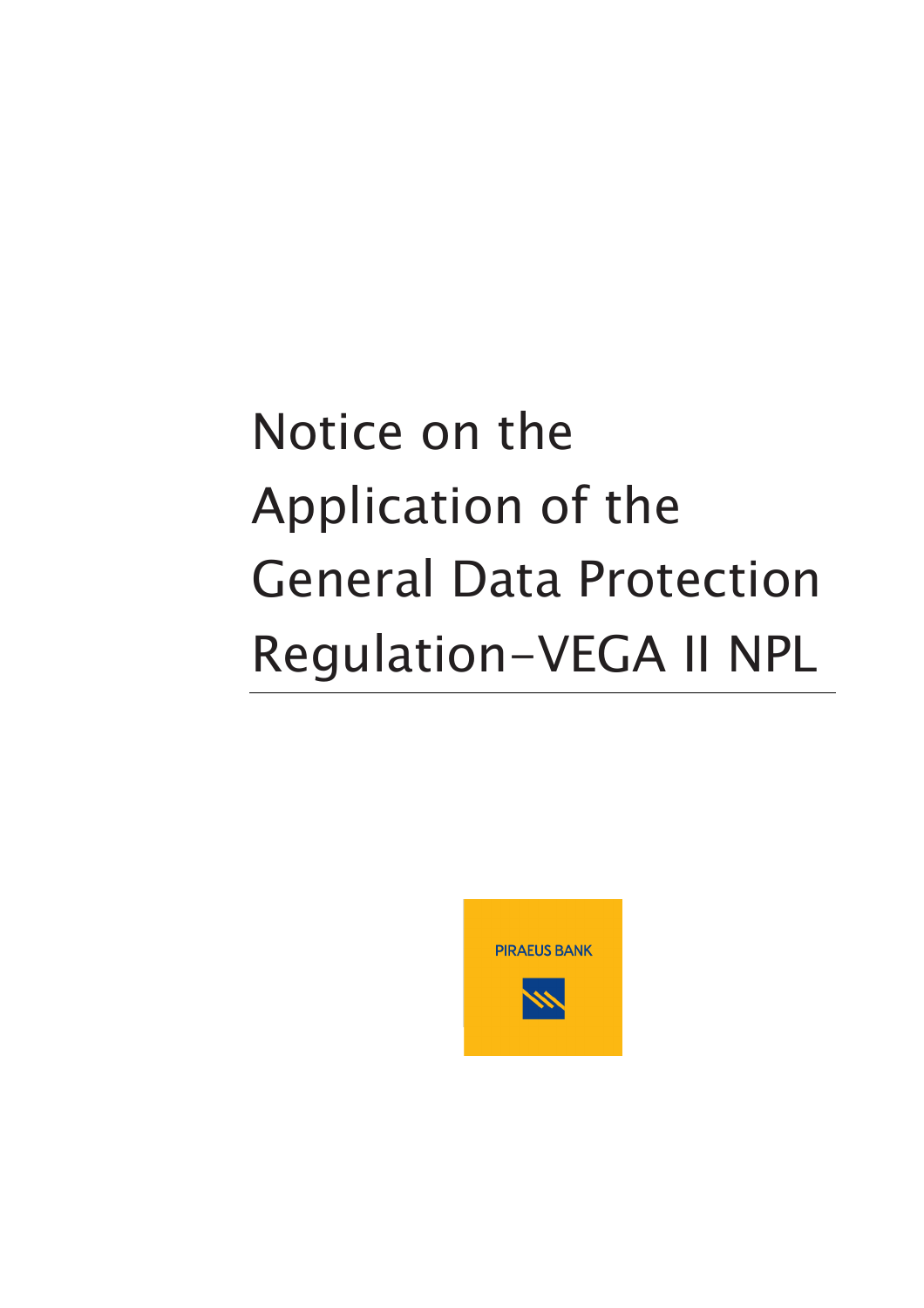

The special purpose vehicle under the company name Vega II NPL Finance DAC, a designated activity company incorporated under the laws of Ireland, with registration number 672239, and having its registered office at Fourth Floor, 3 George's Dock, IFSC, Dublin 1, Ireland, hereinafter referred to as the «Company», in its capacity as the Controller of Personal Data, in the context of the General Data Protection Regulation (EU) 2016/679 which entered into force on 25/05/2018, hereinafter referred to as the "GDPR" as currently applicable, and in the context of Law no. 4624/2019 regarding Personal Data, under the heading "Personal Dara Protection Authority, implementation measures of the Regulation (EU) 2016/679 of the European Parliament and of the Council of 27 April 2016 on the protection of natural persons with regard to the processing of their personal data, and the incorporation into the national legislation of the Directive (EU) 2016/680", hereinafter referred to as the «Law» and the current legislative and regulatory framework, hereby provides you with the following information regarding the processing of your personal data and your rights as a data subject.

The present notice is addressed to individuals who by virtue of a loan or credit agreement with Piraeus Bank (hereinafter referred to as "the Bank") were liable to the Bank in their capacity as debtor and/or co-debtor and/or coobligor and/or guarantor and/or collateral provider, including heirs thereof, (hereinafter referred to as the Debtors) in relation to loan/ credit receivables arising from non-performing loans, which have been assigned to the Company by virtue of a credit and loans receivables assignment agreement, hereinafter referred to as the «Portfolio», pursuant to Law no. 3156/2003. Through this assignment, the Company became the owner of all receivables and rights deriving from the loan agreements included in the Portfolio, as well as the Controller of the Personal Data arising therefrom. The management of the loan agreements is undertaken, on behalf of the Company, by the receivables servicing company under the name "Intrum Hellas Financial Solutions Single-Member Loans and Credit Receivables Servicing Société Anonyme» with distinctive title "Intrum Hellas A.E.D.A.D.P." (hereinafter "Intrum Hellas"), licensed and supervised by the Bank of Greece in accordance with the provisions of the Law no. 4254/2015 (Decision No. 326/2/17-9-2019 of the Credit and Insurance Committee, published in Government Gazette No. 3533 / 20-9-2019). The present notice is also addressed to any third parties (natural persons) related to the Debtors, including, without limitation, family members, representatives, attorneys at law, process agents (in Greek: antikliti), other authorised persons, employees, associates, legal representatives, shareholders and beneficial owners of debtors who are legal persons or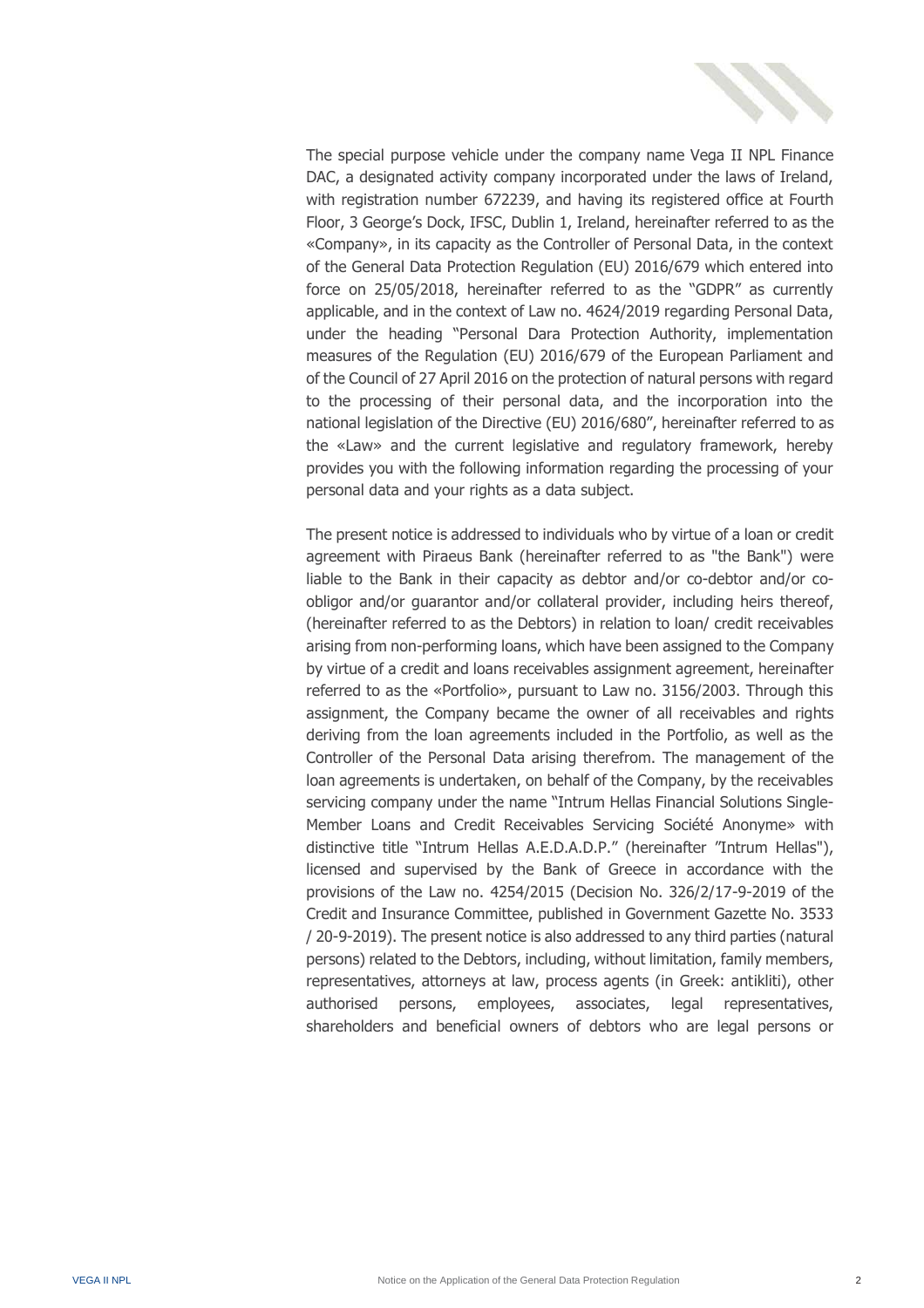

entities etc.) affiliated with the above and/or relating to the loan/ credit receivables thereof. It is noted that if a debtor and/or co-debtor and/or coobligor and/or guarantor and/or collateral provider is a legal person or entity, this notice is addressed to its administrators, representatives, partners and members of management, employees, attorneys at law, process agents (in Greek: antikliti), shareholders and beneficial owners whose personal data are processed by the Company.

The processing of personal data consists of the collection, registration, organization, structure, storage, alteration, retrieval, information search, use, transfer, restriction or deletion of personal data that has been or will be brought to the attention of the Company, either as a result of the assignment of the Portfolio by the Bank or under the receivables servicing agreement by Intrum Hellas, or in the context of information received by the Company from any third party, a natural or legal person or public sector body, in the exercise of a legal right of their own or the Company itself.

In compliance with the applicable legal framework, the Company has taken all necessary actions, by implementing all appropriate technical and organizational measures for the lawful maintenance, processing and safe storage of personal data files, and is committed to safeguard and protect in every possible way the processing of your personal data against any loss or leakage, alteration, transfer or any other unlawful processing.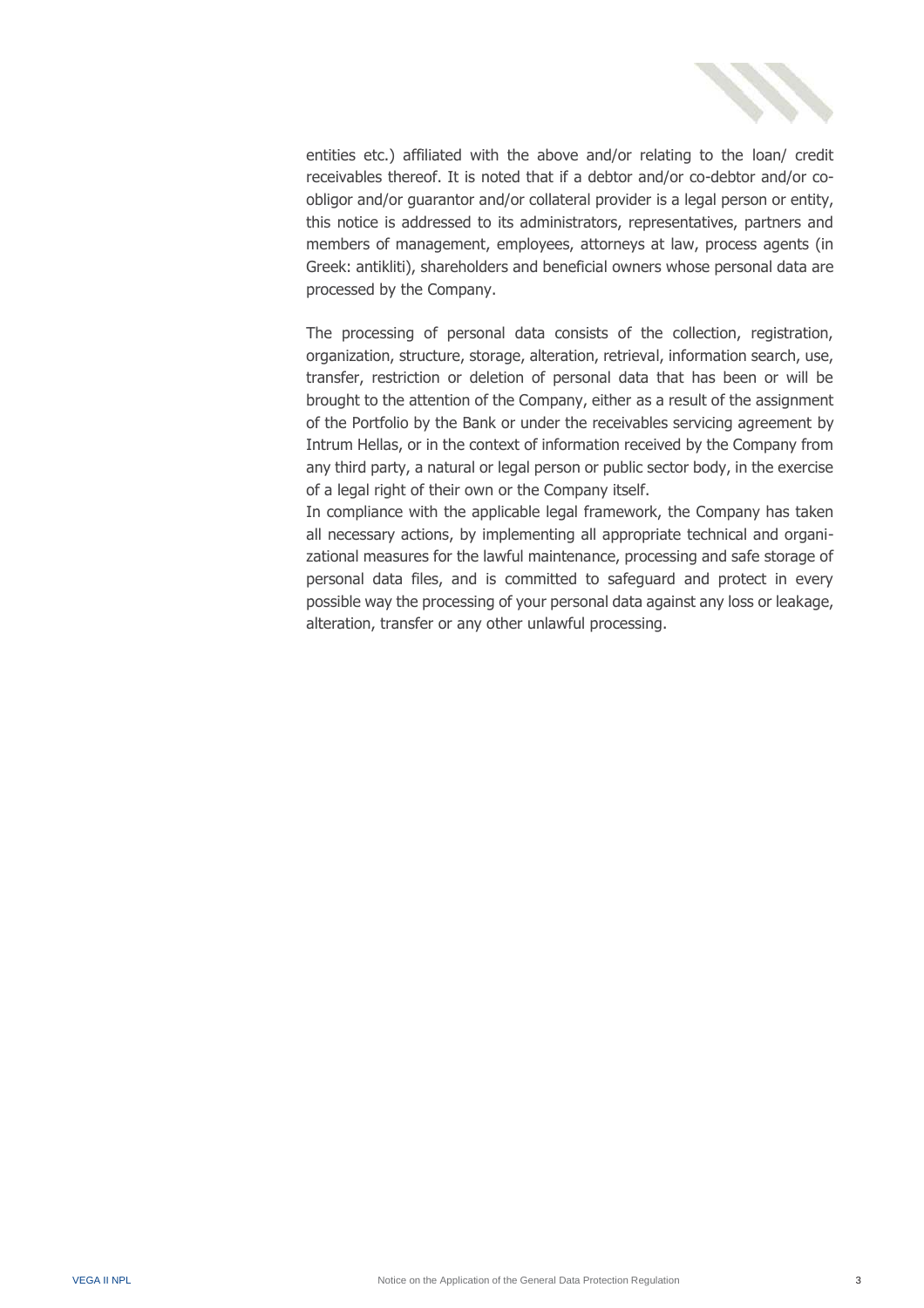

#### **A. Which personal data we process and where we collect them from**

The Company shall process your personal data, obtained either by virtue of the abovementioned portfolio assignment agreement with the Bank, or by virtue of the receivables servicing agreement with Intrum Hellas, and which are necessary to the proper performance of the abovementioned business transactions and your debts servicing.

- The Company shall also process your personal data which were received or brought to its attention by any third party, a natural or legal person or public sector body, and which are necessary either to achieve the Company's or any third party's legitimate interests, or to perform the Company's tasks which are, carried out in the public interest (e.g., tax and insurance bodies).
- Aiming at protecting commercial credit and transactions, assessing your credit rating and any assumed credit risks and limiting fraud, the Company has access to your data which may be included in the files kept by the societe anonyme under the company name BANK INFORMATION SYSTEMS S.A., and the distinctive title TIRESIAS S.A. and keeps the following records: a) Default Financial Obligation System (DFO) & Mortgages and Prenotations to Mortgages System (MPS); b) Tiresias Risk Control System (TSEK); c) Credit Consolidation System (CCS); d) Lost or stolen Identity Card and Passport System (IPS); e) Terminated Merchants System (TMS); f) Assigned Requirements from Contracts/Public Works Execution Certifications System; g) Credit Rating System.. Access to these files is possible without your prior consent, if deemed necessary for the commencement or continuation of your business relations with the Company (e.g. assessment of any settling/ restructuring your debts request, credit limit review). Detailed information regarding the aforementioned files, the data they contain, their origin, their time of retention by Tiresias S.A. per file or as a whole, as well as the exercise of your rights against Tiresias S.A. pursuant to the new "GDPR" shall be provided directly by Tiresias S.A. (Controller), with registered head office in Marousi, 2 Alamanas Str., 15125 (tel. +30 210-36.76.700) or at [http://www.tiresias.gr.](http://www.tiresias.gr/)
- The Company may also process your data which it has collected from other third parties, such as publicly accessible sources (e.g., Land Registries/ National Cadastre, Commercial Registries, Internet), provided that said data are necessary for the purposes of the processing.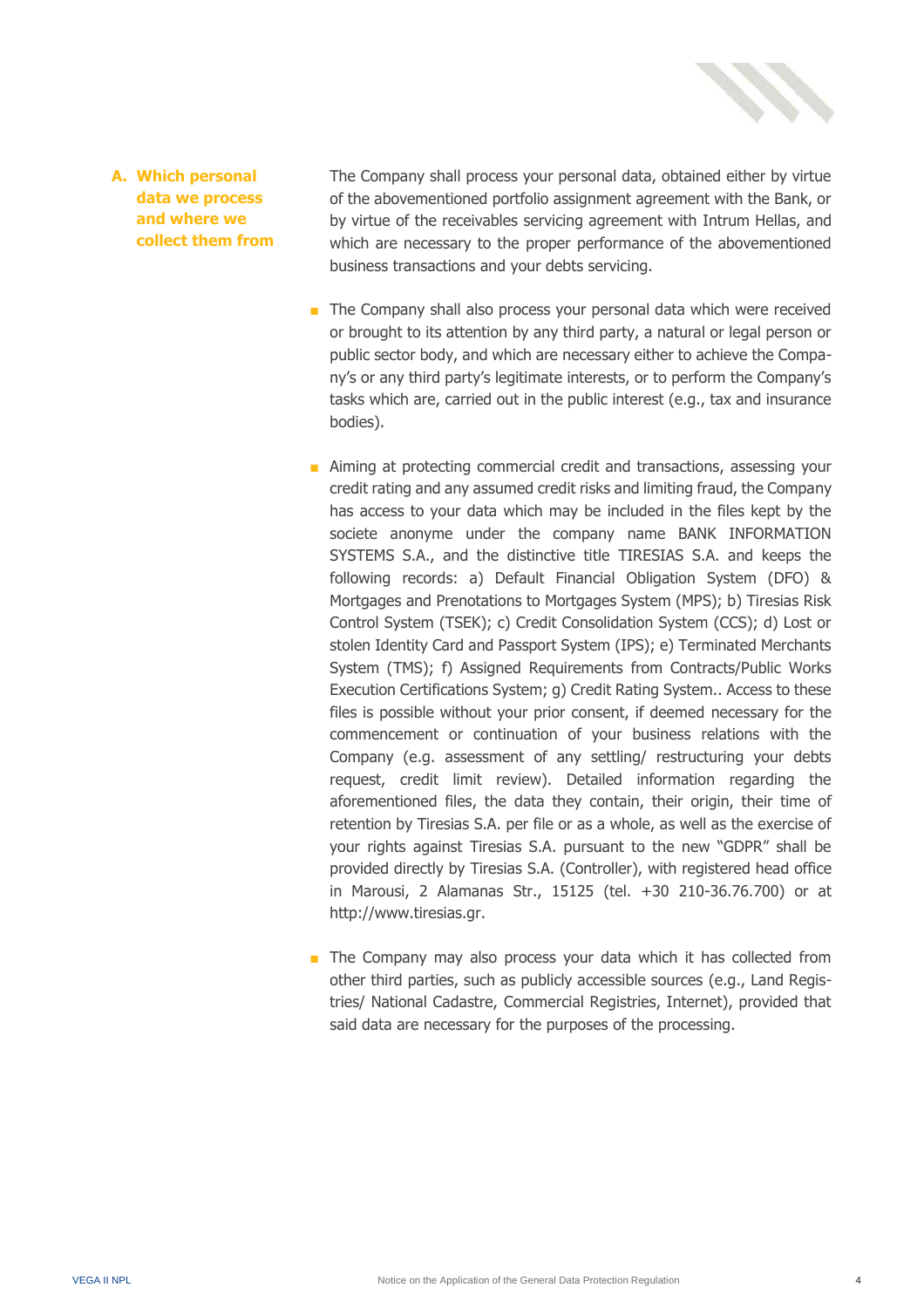

- The Company, through Intrum Hellas, shall collect and process at least the following personal data: Full name, father's name and mother's name, details of identity, card/passport or any other official identification document, date and place of birth, sex, citizenship, social security number (in Greek: AMKA), marital status or non/ partnership contract/widowhood, dependent family members, permanent address, place of residence, correspondence address, business details and business address, financial data (e.g. income tax assessment), tax residence, tax identification number, telephone number (fixed and/or mobile) and specimen of signature (physical or electronic). Where appropriate, you may be requested to submit additional details (e.g., professional card or student identity card), provided that these data are considered as prerequisite for the commencement or maintaining of a particular business relationship.
- As part of the evaluation of your financial capacity with the purpose of settling/restructuring your debts, or/and the debts collection, the Company may collect and process additional data, through Intrum Hellas, including but not limited to the following: financial details (e.g., tax returns, income tax assessments, Unified Property Ownership Tax-ENFIA, sole proprietorship financial details) or other income sources, data concerning your creditworthiness, credit profiling and credit scoring data, as well as data concerning the failure to perform your financial obligations, property asset valuation, data of the financed or mortgaged property, insurance policies (e.g., coverage against Fire/Earthquakes), data of the Record and Securities Account with the DSS of the ELKAT by HELEX, as well as additional information - as part of implementing the current rules on financial instruments markets.

The collection and processing of your aforementioned personal data by the Company is necessary for the initiation, execution and servicing of your debts.

**B. Processing of special categories of personal data** The Company shall not process any personal data of yours which are related to your racial or ethnic origin, political opinions, religion or philosophical beliefs, trade union membership, genetic or biometric data, which confirm your identification as the data subject, and data concerning health or data concerning your sex life or sexual orientation, unless: a) you have given your explicit consent for a specific purpose; b) processing is necessary for the purposes of carrying out the obligations and exercising specific rights of yours or the Company's under social protection law, in accordance with applicable EU law or Member State law providing for appropriate safeguards in respect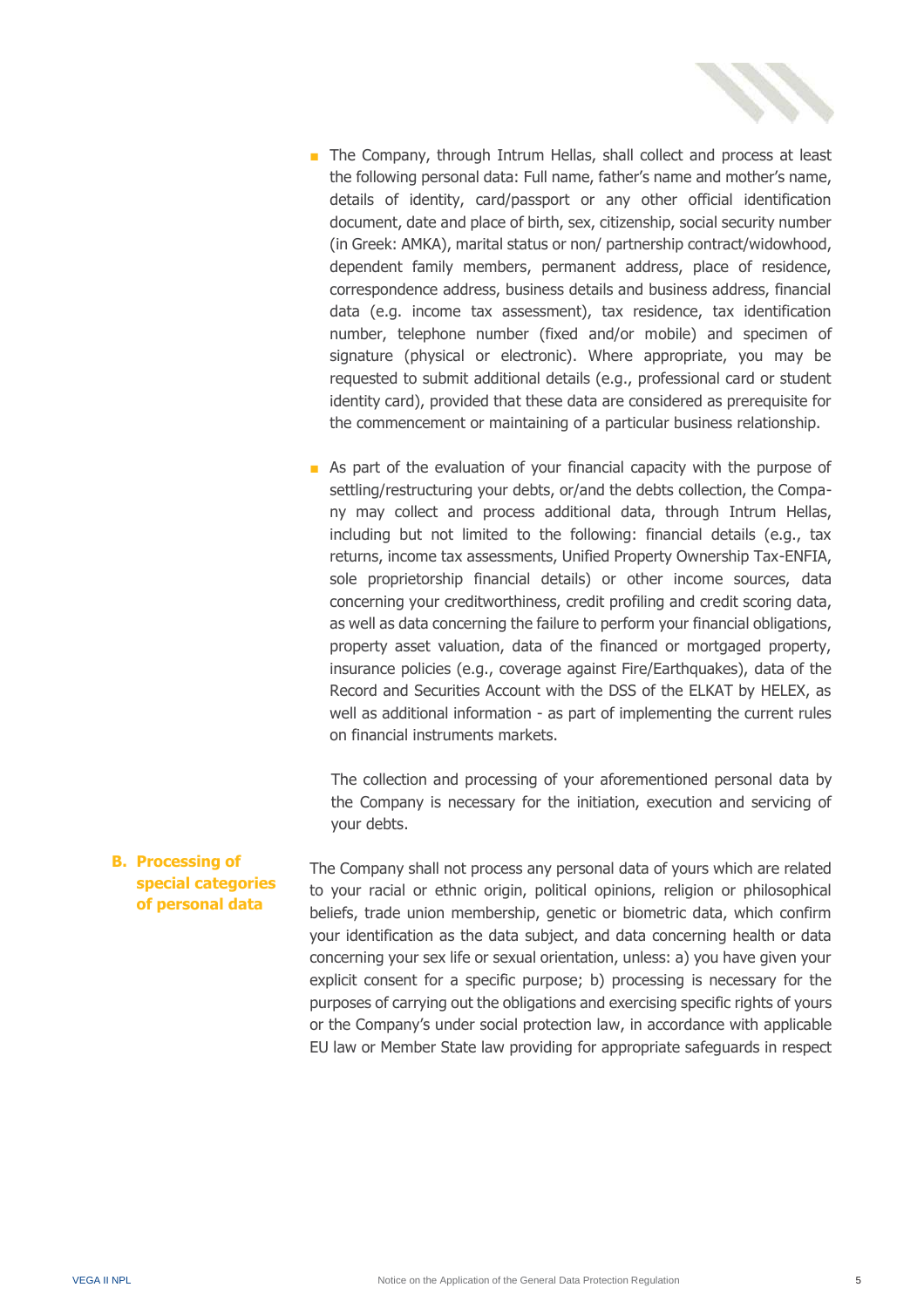

with your fundamental rights and interests; c) the data have been manifestly made public by you; e) processing is necessary for the establishment, exercise or defense of both your legal claims and the Company's, in its capacity as the Controller; f) processing is necessary for reasons of substantial public interest (investigation of any persecuted act under the laws on the prevention and control of money laundering and terrorist financing). In any case, the Company has taken all necessary technical and organizational measures to securely keep and process your personal data belonging to the special categories above.

**C. Children related data** The personal data of minors shall be processed subject to the prior consent of their parents or the persons who have undertaken their parental responsibility, unless otherwise specified by law. For the purposes hereof, minors are persons who have not attained the age of 18 years.

The Company shall legally process personal data, provided that processing:

- Is necessary in order for the Company to comply with the legal obligations according to the Law no. 3156/2003.
- Is necessary for the servicing of your loan/credit receivables, which have been assigned to the Company and in which you are liable in your capacity as debtor or/and co-debtor, or/and guarantor or/and collateral provider, undertaken by Intrum Hellas.
- Is necessary in order for the Company to comply with any legal obligations or for the purposes of the legitimate interests pursued by the Company, which arise from your business transactions with the Company, or other legal rights of the Company.
- Is necessary for the performance of a task carried out in the public interest, in the context of the current legislative and regulatory framework.
- Is based on your prior explicit consent, if processing is not based on any of the aforementioned legal processing bases.

Where the processing of personal data is based on your consent, you have the right to withdraw your consent, at any time without said withdrawal affecting the lawfulness of processing based on consent before its withdrawal. The withdrawal of your consent may be submitted at Intrum

**D. Lawfulness of** 

**E. Withdrawal of consent**

**processing**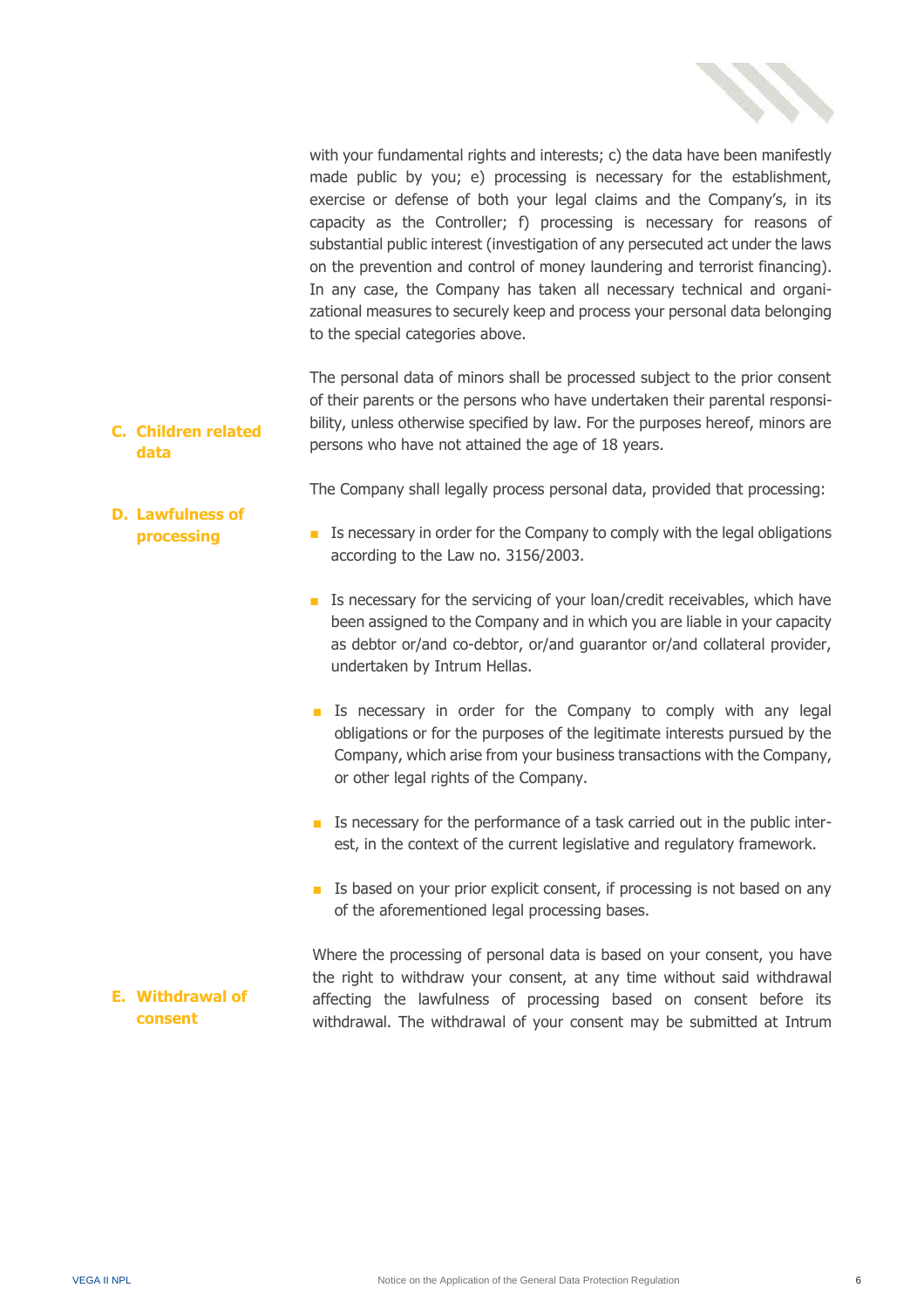

Hellas pursuant to the procedure specified in point K below.

The processing of your personal data is related to:

#### **F. Purposes of processing**

- The servicing of your loan/credit receivables which have been assigned to the Company arising from the loan or credit agreement(s), in which you are liable in your capacity as debtor or/and co-debtor, or/and guarantor or/and collateral provider and/or to which you relate as a third party pursuant to the abovementioned undertaken by Intrum Hellas, the proper performance of any transactions within the Company's purpose, the achievement of the Company's obligations in its capacity as Controller, and the exercise of its legal and contractual rights.
- The conduct of any audits, as provided for by the current legislative and regulatory framework, transmission of your data related to your financial behavior, the assessment of your solvency and search for financial behavior data (e.g., from the interbanking records of TIRESIAS S.A.).
- The registration, recording and archiving of all types of your orders to the Company, which have been given in writing, by electronic means or by telephone, in order to conclude transactions and for the protection of transactions.
- The compliance with the Company's legal obligations according to the current legislative and regulatory framework (e.g., legislation on the prevention and control of money laundering and against terrorism, tax and social security provisions).
- The protection of the Company's legitimate interests in relation, among others, to the following: a) any legal claims of the Company which are raised before the competent judicial or extrajudicial / alternative dispute resolution bodies; b) the prevention of fraud and other criminal acts; c) the assessment and optimization of security procedures and IT systems; d) the management of the Company's operational and credit risks; e) physical security and the protection of persons and property (e.g., video surveillance)

### **G. Automated decision and profiling**

The Company shall not make any decisions exclusively based on automated personal data processing procedures. However, it may legally make such decisions, including profiling, for monitoring purposes and for the prevention of fraud and tax evasion at your expense or at the expense of the Company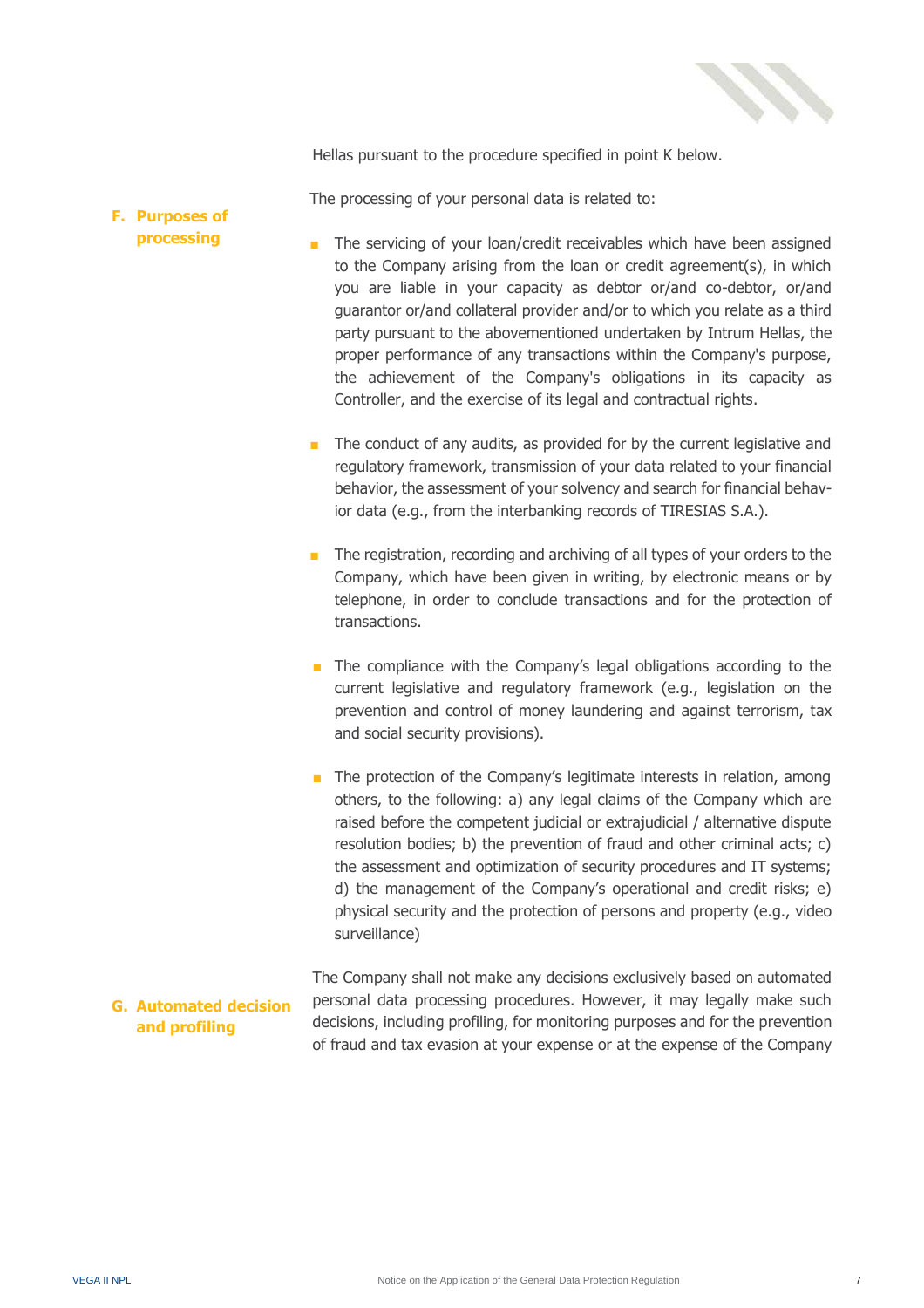

or any third party (e.g., malicious debit of a credit card, unusual transaction in a bank account), as well as for the provision of ensured and reliable services by the Company (e.g., investment products and services), or if the processing is necessary for the conclusion or execution of an agreement (e.g., credit scoring, which shall be based on personal data received directly by you or after a search in the financial behavior database of TIRESIAS S.A., and which uses as criteria the subject's income, financial obligations, profession, and the compliance with its contractual obligations as part of the subject's previous financing, which the subject has received from the credit institution or any third creditor, in order to assess your credit rating and to grant you the respective financing.

The Company shall retain your personal data for as long as it is provided for in each case, pursuant to the current applicable legal and regulatory framework, and in any case for a period of seven (7)years after the last calendar day of the year when your obligations under the loan agreement have been fully discharged.In case any request on your cooperation with the Company is not accepted and the conclusion of the agreement is not completed, the data will be retained for a period of five (5) years. In case of litigation, any personal data related to you shall be retained by all means until the end of the litigation, even if the above period of seven (7) years has lapsed.

Access to your personal data shall be awarded to the INTRUM HELLAS 's business and operational units' employees, within the range of their responsibilities, in the context of the proper performance and achievement of their contractual, statutory and regulatory obligations, as well as to respective statutory auditors.

The Company shall not transmit or disclose your personal data to third parties, except in case of:

**I. Who are the recipients of personal data** ■ Undertakings (domestic and foreign), to which the Company has partly or wholly assigned the processing of your personal data on its behalf, and which have assumed a confidentiality obligation towards the Company either (a) as part of the contractual relations between them, determining the subject, purpose, and duration of processing, the nature of personal data processed and the rights of the Company; or b) as part of their regulatory obligations to respect the principle of

**H. Data retention period**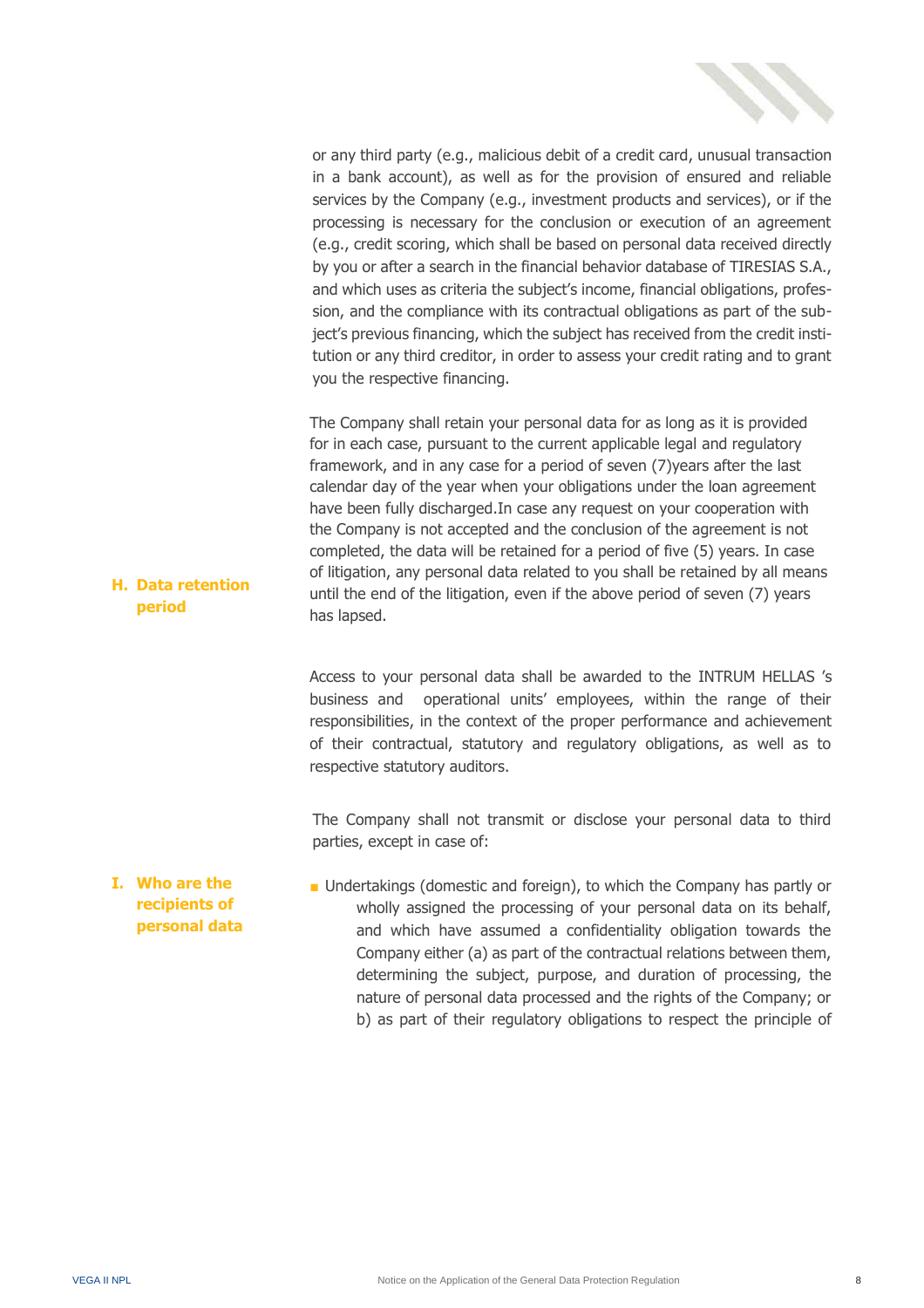

confidentiality, such as:

- i. Debtor information companies according to Law no. 3758/2009, as currently in force, which have been registered in the relevant registry, in order to further inform you, as Debtor, and to negotiate the time, method and other terms for the repayment of your overdue debt. The details of any company cooperating with the Company shall be available on the Company's website ([www.piraeusbank.gr\)](http://www.piraeusbank.gr/), in the section Useful Information> General Data Protection Regulation (GDPR).
- ii. Payment service and payment processing companies/organizations (e.g. DIAS system, VISA, Mastercard).
- iii. Credit Institutions, Payment Institutions.
- iv. Associated undertakings, such as: Investment societes anonymes (AEPEYs), Mutual Fund Management Companies (AEDAKs), other financial organizations or bodies or any other Authorities (e.g., Central Securities Depository, Stock Exchanges, Capital Market Commission) in order to service your business relations regarding the provision of investment services.
- v. Loans and Credits Servicing Companies, according to the provisions of Law no. 4354/2015, as currently in force.
- vi. Transmission of data which is imperative for the institution of a business relationship or the execution of an agreement, or for the recovery of the claims in case of failure to comply with any obligations you assumed by means of an agreement you have concluded with the Company (e.g. transmission to cooperating lawyers, law firms and court bailiffs, notaries, engineers and evaluators).
- vii. Companies engaged in the digitization and management (storage, destruction) of physical files.
- viii. Companies issuing and dispatching statements
- ix. Companies engaged in the submission of property rights statements in regions which have been or shall be included in the National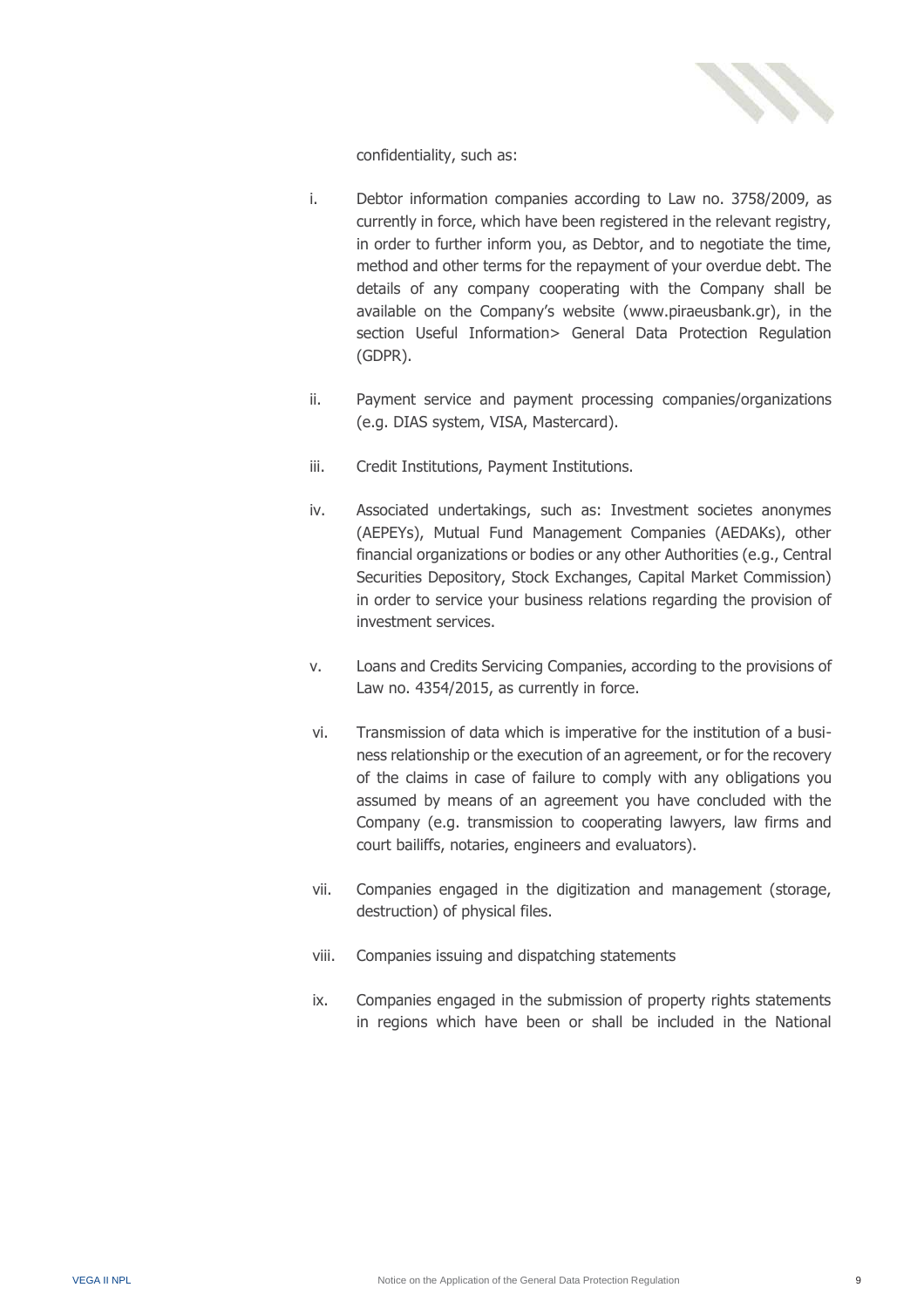

Cadastre.

x. Logistics, processing, storage systems in cloud computing "Cloud" and website creation and management companies.

The Company has lawfully ensured that any processors acting on its behalf shall meet all requirements and provide sufficient assurance regarding the implementation of the appropriate technical and organizational measures, so that the processing of your personal data occurs in a way that the protection of your data is ensured.

- Undertakings/companies affiliated to the Company, within the meaning of Article 32 and Annex A of Law no. 4308/2014.
- TIRESIAS S.A. for the protection of credit, the consolidation of transactions and the restriction of fraud, as well as the estimation of the Customer's/ Debtor's creditworthiness regarding the servicing of the receivables.
- Any transmission or disclosure, as required by the current statutory, legal and regulatory framework in general or a court judgement (transmission to judicial authorities, tax authorities, supervisory bodies, intermediaries) in compliance with the provisions on banking secrecy.
- Judicial and Public authorities within the exercise of their duties.
- The Bank of Greece, the other national central Banks of the Eurosystem and the European Central Bank or any other supervisory or audit bodies within their legal duties.

The Company shall not directly transmit your personal data to third countries or international organizations, unless said transmission is required pursuant to the current regulatory or legislative framework. By way of illustration and through the respective national authorities, the Company may transmit your personal data within the scope of the legislation on the Common Reference Model which was developed by the Organization for Economic Cooperation and Development (OECD), or pursuant to the act on tax compliance of foreign accounts by US citizens or US residents holding foreign accounts (FATCA - Foreign Account Tax Compliance Act).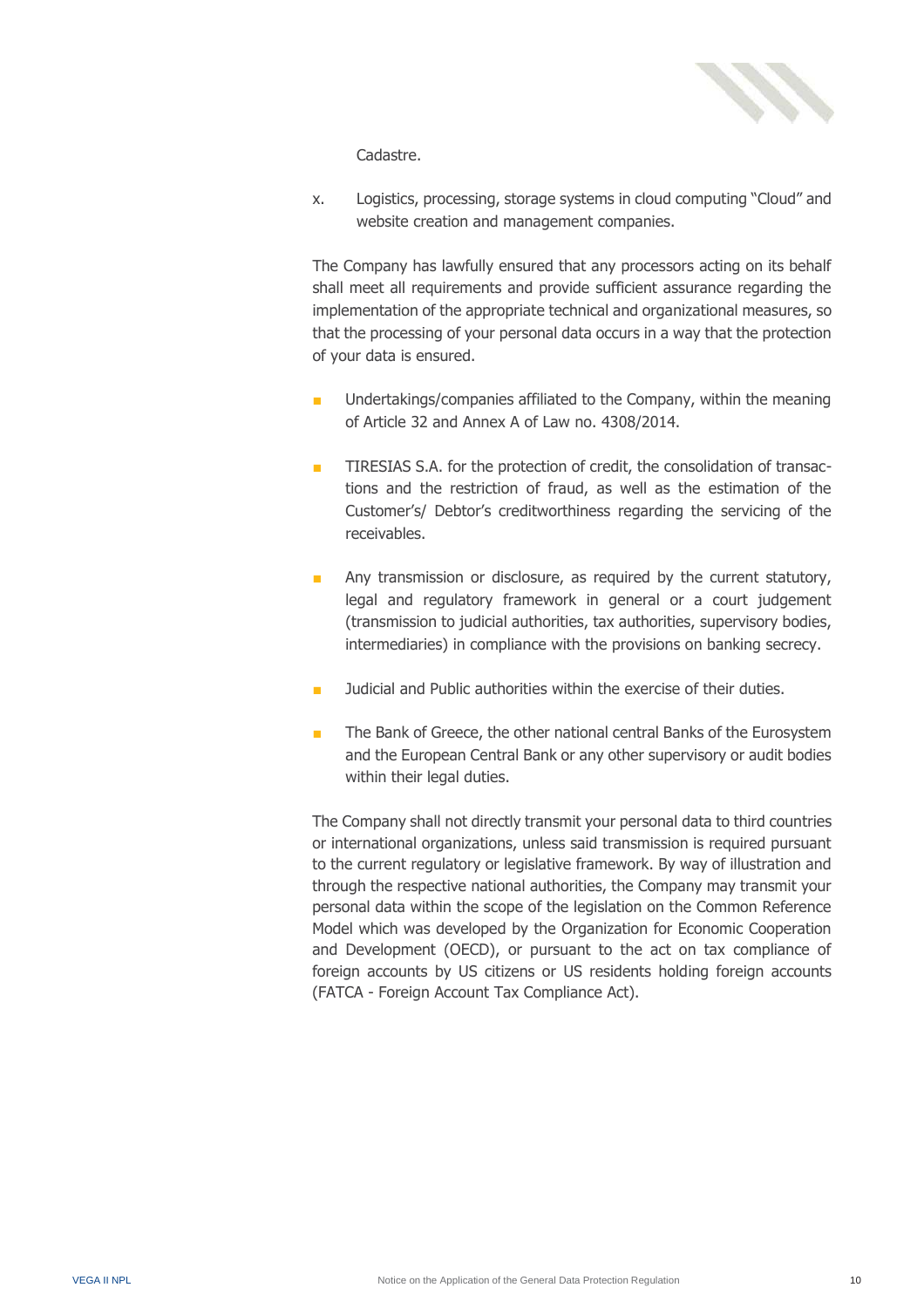

As personal data subject, you have the following rights:

i. Right of access to the personal data concerning you, provided that they are being processed by the Company, in its capacity as the controller, to the purposes of said processing, the categories of data and the recipients or categories of recipients (Article 15 GDPR).

**J. Data subject rights** ii. Right to rectify inaccurate data and complete incomplete data (Article 16 GDPR).

> iii. Right to erase your personal data subject to the Company's obligations and legal rights to retain them, pursuant to the current applicable laws and regulations (Article 17 GDPR).

> iv. Right to restrict the processing of your personal data if either the accuracy of said data is contested or the processing is unlawful, or the purpose of the processing was eliminated and provided that there is no legitimate reason to retain them (Article 18 GDPR).

> v. Right to the portability of your personal data to another controller, provided that the processing is based on your consent and is carried out by automated means. This right shall be exercised subject to the Company's legal rights and obligations to retain the data and to perform a task which is carried out in the public interest (Article 20 GDPR).

> vi. Right to object on grounds relating to your particular situation, in case your personal data is processed to perform a task carried out for reasons of public interest or in the exercise of official authority vested in the Company or for the purpose of legitimate interests which are pursued by the Company or any third party.

## **K. How to exercise your rights and submit complaints**

All requests regarding your personal data and the exercise of your rights, including the right to withdraw your consent where applicable, shall be dispatched in writing to Intrum Hellas and shall be sent to DPOIntrumHellas@gr.intrum.com. The respective Privacy Policy of Intrum Hellas and the DPO contact details may be found on https://www.intrum.gr/el/customer/regulatory-framework/dataprivacy/privacy-policy. A special form for the exercise of the right of access shall be available on [https://www.intrum.gr/el/customer/regulatory](https://www.intrum.gr/el/customer/regulatory-framework/data-privacy/gdpr-rights-form/)[framework/data-privacy/gdpr-rights-form/](https://www.intrum.gr/el/customer/regulatory-framework/data-privacy/gdpr-rights-form/) .

Any refusal of the Company or any unjustified delay in responding to your requests following the exercise of your rights, shall give you the right to